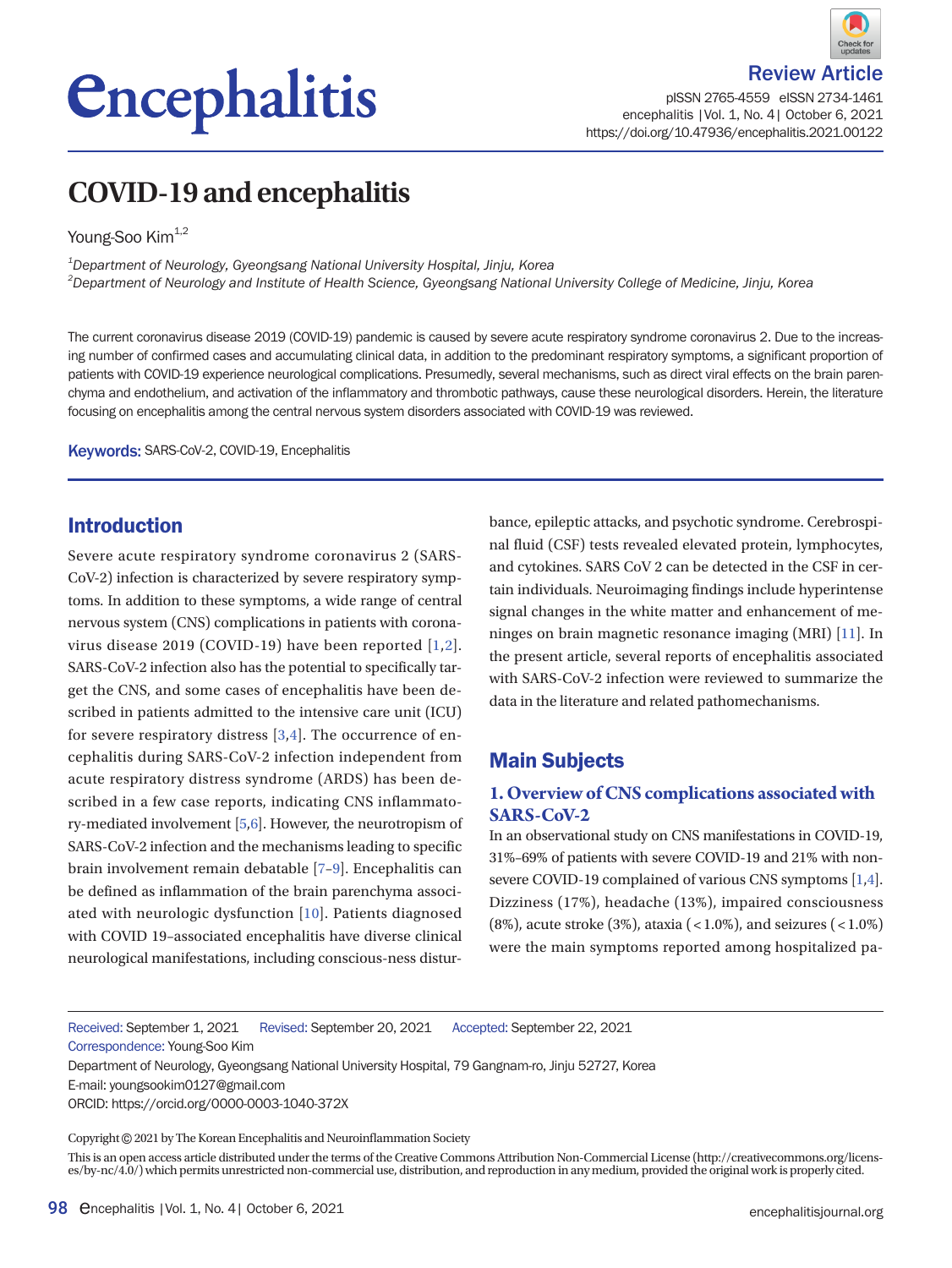tients [1]. Agitation (69%), confusion (65%), signs of corticospinal tract dysfunction (67%), and impairment of executive function (36%) were frequent symptoms observed in 64 consecutive patients admitted to two ICUs due to ARDS caused by COVID-19 [4]. In that series, at the time of hospital discharge, 33% of patients had a dysexecutive syndrome consisting of inattention, disorientation, and poorly organized responses to commands [4].

Retrospective, multicenter, case series studies were conducted in France; based on the analysis of 64 patients with COVID-19 who underwent MRI for neurological symptoms, stroke, leptomeningeal enhancement, and encephalitis were the most common abnormal neuroimaging findings [[12](#page-3-7)]. In particular, encephalitis was present more often in younger patients, and agitation was associated with leptomeningeal enhancement [\[12](#page-3-7)]. In the case series reported from England, COVID-19–related neurologic complications were classified into the five categories of encephalopathies, encephalitis, acute disseminated encephalomyelitis (ADEM), myelitis, and ischemic stroke. Among these, the most common was encephalitis, followed by encephalopathies and ischemic stroke [\[13\]](#page-4-0). Although differences exist among the reports, 20%–60% of patients with COVID-19 had CNS manifestations, and the neurologic symptoms were more frequent in cases of severe respiratory infection. In a retrospective, observational study on neurologic manifestations of 841 patients hospitalized for COVID-19 at two centers in Spain, 57.4% of patients complained of some form of neurologic symptoms. In particular, disorders of consciousness occurred more frequently in the elderly and severely ill patients [\[14](#page-4-1)]. In addition, headache, dizziness, taste and smell dysfunctions, and impaired consciousness were common symptoms in a systematic review of COVID-19 and neurological manifestations, and impaired consciousness was more frequent in severe or critical disease courses [\[15](#page-4-2)].

#### **2. Diagnosis of COVID-19 encephalitis**

Although pathologic examination and testing of brain tissue are considered the "gold standard" diagnostic test for encephalitis syndrome, in the absence of pathologic evidence of brain inflammation, encephalitis has been defined based on selected clinical, laboratory, electroencephalographic, and neuroimaging features. The diagnosis of possible encephalitis requires altered mental status and at least two minor criteria associated with fever, CSF pleocytosis, MRI changes, electroencephalographic changes, new-onset seizures, or focal neurologic deficits [\[16](#page-4-3)]. Conversely, encephalopathy refers to a clinical state of altered mental status, manifesting as confusion, disorientation, behavioral changes, or other cognitive impairments, with or without inflammation of brain tissue [\[16\]](#page-4-3). Meningitis denotes involvement of the meninges. Clinically, meningitis is characterized by fever, headache, vomiting, and meningeal signs. CSF examination in meningitis usually shows inflammatory changes [\[17\]](#page-4-4).

According to reports of COVID-19–associated encephalitis, most patients are diagnosed if CNS manifestations are observed, and hyperproteinorrachia and/or pleocytosis observed on CSF examination or MRI are suggestive of encephalitis. In a representative COVID-19–associated encephalitis cohort study, positive CSF reverse transcription (RT) polymerase chain reaction (PCR) results for SARS-CoV-2 were rare [\[18](#page-4-1)[,19](#page-4-2)]. Standards for encephalitis diagnosis typically are performed by applying the standards for possible encephalitis as previously mentioned. However, consideration of how encephalitis was diagnosed in each study is important.

#### **3. COVID-19 encephalitis case report**

The first reported case of SARS-CoV-2-related encephalitis was of a 24-year-old Japanese male patient [\[20](#page-4-5)]. He was treated with laninamivir (anti-influenza inhaler; Daiichi-Sankyo, Tokyo, Japan) for headache, fatigue, and fever in late February 2020, and his family found him with decreased consciousness on day 9 after symptom onset. A generalized seizure occurred in an ambulance en route to the hospital. Brain computed tomography (CT) showed extensive cerebral edema, and chest CT showed small ground-glass opacities. CSF examination showed a white blood count of 12/μL and a positive SARS-CoV-2 PCR test; all other specimens were negative for SARS-CoV-2 based on PCR tests. A hyperintense signal change was observed in the right temporal lobe and hippocampus on brain MRI. This was the first encephalitis case associated with COVID-19 for which the patient was admitted for reduced consciousness and seizure and where SARS-CoV-2 RNA was detected in the CSF.

After the aforementioned case report, encephalitis cases associated with COVID-19 continued to be reported from different countries [11]. The initial symptoms varied and included reduced consciousness, seizure attacks, psychotic symptoms, and meningeal irritation signs. Most cases were diagnosed as COVID-19–related encephalitis based on the accompanying neurological symptoms observed during treatment after confirmed SARS-CoV-2 RT-PCR results from nasopharyngeal swab samples. Increased protein and pleocytosis levels were observed on CSF analysis, and 30% of the patients had posi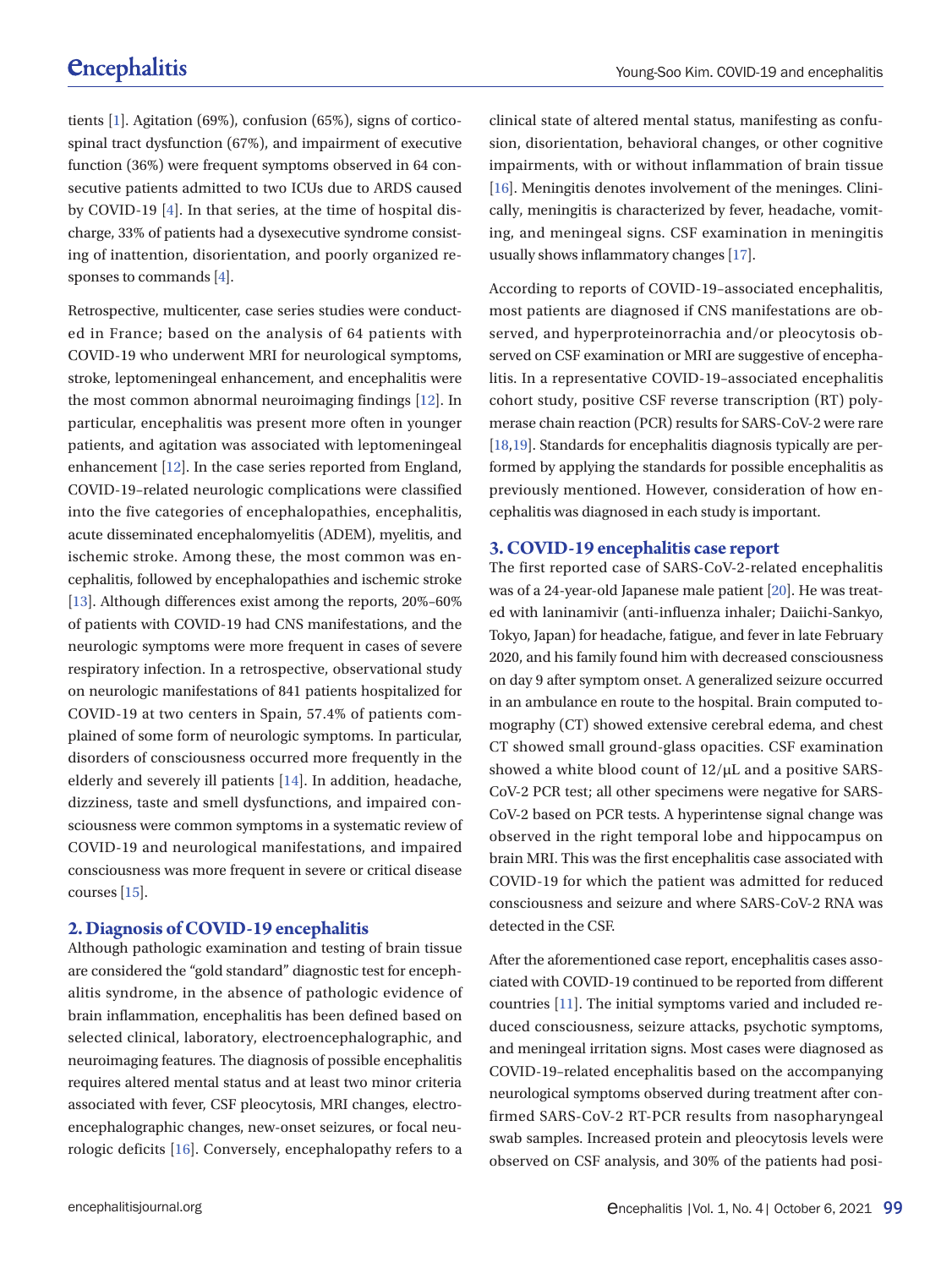tive CSF SARS-CoV-2 RT-PCR results. Many case reports did not include brain imaging, possibly due to the difficulty in performing MRI in patients with COVID-19 in many centers at the beginning of the pandemic. Cases with reported MRI results showed subtle, nonspecific encephalitic changes or normal more than specifically for COVID-19–related encephalitis. High-dose steroids or immunoglobulins were administered for treatment after diagnosis, and favorable outcomes were reported for most cases, although death during treatment among elderly patients was reported [11].

#### **4. COVID-19–associated encephalitis cohort study**

#### *The ENCOVID multicenter study*

The ENCOVID multicenter study conducted in Italy was a landmark cohort study in which the focus was on encephalitis among the various COVID-19–related neurological complications [18]. This was a hospital-based, longitudinal cohort study conducted in 13 neurological units in northern Italy between Lombardy and Veneto, to understand the relationship between COVID-19 and CNS involvement. All patients consecutively admitted to the participating hospitals between February 20, 2020, and May 31, 2020, with symptoms suggestive of encephalitis, were screened for inclusion. Venkatesan's criterion was used as the standard for encephalitis diagnosis [16]. During the study period, 45 patients with encephalitis were recruited, and an association with COVID-19 was observed in 32. Twenty-five cases with MRI, electroencephalography (EEG), and CSF results that could be analyzed with clinical presentation, clinical course, response to treatment, and outcome data were studied. CSF analysis confirmed hyperproteinorrachia and/or pleocytosis in 17 of 25 patients (68.0%), and positive CSF RT-PCR for SARS-CoV-2 was confirmed in 14 patients but all were negative. ADEM was observed in three patients on MRI, two patients had limbic encephalitis (LE), seven patients had atypical encephalitis, and 13 patients had normal presentation. Patients with imaging patterns for ADEM and LE had slower onset of symptoms and more severe respiratory tract invasion. Furthermore, patients with abnormal MRI findings had poor response to treatment.

#### *Spanish Society of Neurology's COVID-19 Registry*

Another important cohort study was a report from Spanish neurologists regarding neurological involvement in patients with COVID-19 seen between March 17, 2020, and June 6, 2020 [19]. Among various neurological complications, this report was limited to encephalopathy and encephalitis. Neurological symptoms were observed in 232 patients, and patients with encephalopathy or encephalitis accounted for 21.9% of the study cohort  $(n = 51)$ . In addition, 39 cases of anosmia (16.8%), 30 of headache (12.9%), 26 of seizures (11.2%), 61 of neuromuscular disorder (26.2%), and 55 of cerebrovascular disease (23.7%) were observed. The mean time between onset of infection and onset of neurological symptoms was 8.0 days. Lumbar puncture was performed in 60.8% of patients, with positive PCR results for SARS-CoV-2 in only one case. Brain MRI studies were performed in 47.0% of patients and alterations were detected in 7.8%. EEG studies were performed in 41.3% of cases and alterations were detected in 61.9%. Similar to other reports, the rate of positive SARS-CoV-2 PCR results was very low, and abnormal MRI findings were found in fewer than 10% of cases. The authors reported that EEG was relatively sensitive and helpful for diagnosis.

#### **5. Mechanisms of COVID-19–associated encephalitis**

Similar to other well-recognized neuroinvasive human viruses, coronaviruses enter the CNS through three major routes: transsynaptic propagation from the olfactory epithelium, endothelial angiotensin-converting enzyme 2 (ACE2) receptors expressed in brain vessels, or crossing a leaky blood-brain barrier (BBB) affected by systemically produced cytokines [9].

#### *Neuronal pathway*

Some human coronaviruses, including SARS-CoV-1, are considered neurotropic due to their capacity to enter the CNS via the neuronal pathway [\[21](#page-4-6)]. Viruses present near the upper respiratory mucosal nerves infect the ends of the sensory and motor nerves and induce retrograde or anterograde transport via kinesins, dynein, and motor proteins [\[22](#page-4-7)]. In an intranasal coronavirus infection study in mice, coronaviruses were confirmed to invade the CNS via the olfactory route and gradually reach the brainstem and spinal cord through dispersion [\[23](#page-4-8)]. However, as mentioned in the above case series and cohort study, few patients with COVID-19–related encephalitis had positive CSF SARS-CoV-2 PCR results, and we do not believe that neurological involvement via the neuronal pathway is observed in all encephalitis cases.

#### *Blood circulation pathway*

Viruses can enter the CNS without infecting the nerves. The human immunodeficiency virus infects leukocytes and can enter the brain parenchyma via the infected leukocytes. These "Trojan horse mechanisms" are possible because the infected cells can pass through the BBB [\[24](#page-4-9)]. In addition, Japanese encephalitis viruses cause increased production of proinflammatory cytokines when they enter the bloodstream, and this increases BBB permeability and accelerates CNS entry [\[25](#page-4-10)]. This mechanism is speculated to apply to SARS-COV-2 be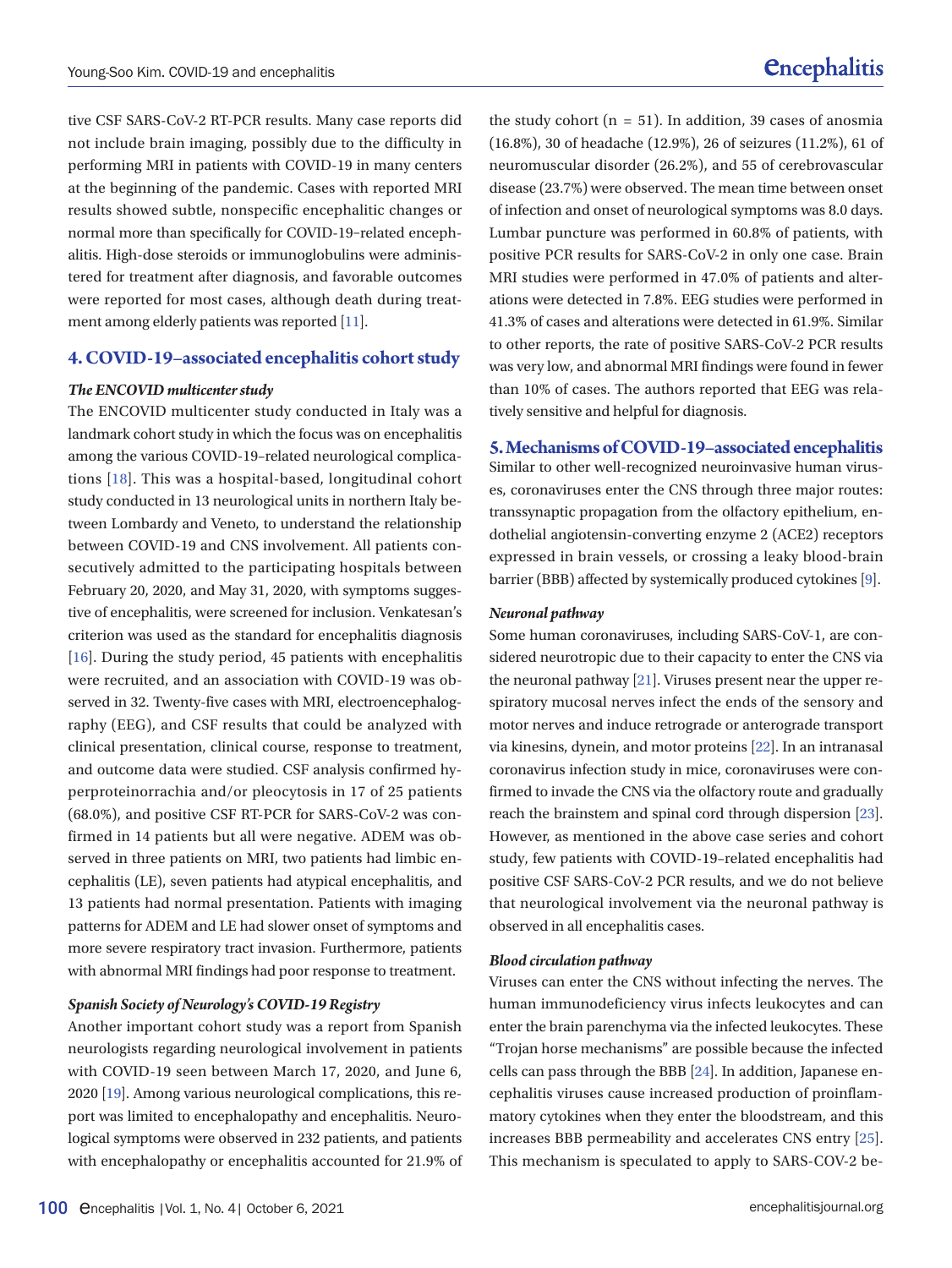cause SARS-COV-2 infections are frequently accompanied by a severe systemic inflammation and an increase in cytokines, and CNS invasion was reportedly positively associated with the severity of respiratory symptoms in most cohort studies [\[26\]](#page-4-11). Furthermore, ACE2 receptor expression on the BBB endothelium has been confirmed and can be considered a possible mechanism of CNS entry [6]. However, additional studies are needed to elucidate the mechanism of how SARS-CoV-2 enters the CNS.

#### *Immune-mediated injury to the CNS*

SARS-CoV-2 is proposed to cause damage to the CNS by a surge of inflammatory cytokines (mainly interleukin [IL]-6), termed cytokine storm syndrome (CSS), in the same manner as many neurotropic viruses are assumed to induce the production of IL-6 from glial cells, resulting in CSS [\[27](#page-4-12)]. In an *in vitro* study, activated glial cells were observed to cause chronic inflammation and brain damage by producing proinflammatory cytokines such as IL-6, IL-2, IL-5, and tumor necrosis factor-α [[28](#page-4-13)]. SARS-CoV-2 infection of the CNS activates the CD4+ cells of the immune system, which induce macrophages to secrete IL-6 by producing granulocyte-macrophage colony-stimulating factor. IL-6 is a predominant component of CSS and leads to multiple organ failure, which is a major cause of fatality in COVID-19 [\[29\]](#page-4-14). This is supported by reports that treatment with tocilizumab (an IL-6 receptor blocker) resulted in improvement in critically ill COVID-19 patients [[30\]](#page-4-15). Therefore, CSS is a major mechanism used by SARS-CoV-2 to indirectly damage the brain. In addition, CSF IL-1β, IL-6, and ACE levels were elevated in a case series presenting CSF inflammatory markers in patients with SARS-CoV-2–associated encephalitis. Based on the negative CSF PCR results for SARS-CoV-2 and clinical improvement within three days of symptom onset, the authors estimated the CNS dysfunction in the patient to be a systemic hyperinflammatory response to the virus. They also emphasized that, in this case, anti-IL treatments such as anakinra (targeting IL-1) or tocilizumab and siltuximab (targeting IL-6) would be useful for symptoms of CNS involvement [\[31](#page-4-16)].

# **Conclusion**

Encephalitis, along with cerebrovascular disease and neuromuscular disorder, is a neurological complication often observed in patients with COVID-19. Although the prevalence of encephalitis is difficult to determine based on the available data due to different standards for diagnosis, encephalitis accounts for 20% of various CNS manifestations. Because positive CSF SARS-COV-2 PCR results are rare in COVID-19–related encephalitis, other mechanisms than the neuronal pathway are likely involved. Responses to immunotherapy are favorable, and the prognosis is good. Brain MRI can show various patterns, such as ADEM and LE; however, in more than half of cases, brain MRI findings appear normal. Therefore, treatment should be decided after considering any neurological symptoms, hyperproteinorrachia and/or pleocytosis found on CSF examination, and abnormal EEG findings. In summary, due to the recent increase in cases, this article review can provide insight into the management of encephalitis in patients with COVID-19.

# Conflicts of Interest

No potential conflict of interest relevant to this article was reported.

# <span id="page-3-3"></span>**References**

- <span id="page-3-0"></span>1. Mao L, Jin H, [Wang M, et al. Neurologic manifestations of hospitalized](https://doi.org/10.1001/jamaneurol.2020.1127)  [patients with coronavirus disease 2019 in Wuhan, China. JAMA Neu](https://doi.org/10.1001/jamaneurol.2020.1127)[rol 2020;77:683–690.](https://doi.org/10.1001/jamaneurol.2020.1127)
- <span id="page-3-1"></span>2. Benussi A, Pilotto A, P[remi E, et al. Clinical characteristics and out](https://doi.org/10.1212/wnl.0000000000009848)[comes of inpatients with neurologic disease and COVID-19 in Brescia,](https://doi.org/10.1212/wnl.0000000000009848)  [Lombardy, Italy. Neurology 2020;95:e910–e920.](https://doi.org/10.1212/wnl.0000000000009848)
- <span id="page-3-2"></span>[3. Dogan L, Kaya D, Sarikaya T, et al. Plasmapheresis treatment in](https://doi.org/10.1016/j.bbi.2020.05.022)  [COVID-19-related autoimmune meningoencephalitis: case series.](https://doi.org/10.1016/j.bbi.2020.05.022)  [Brain Behav Immun 2020;87:155–158](https://doi.org/10.1016/j.bbi.2020.05.022).
- 4. [Helms J, Kremer S, Merdji H, et al. Neurologic features in severe SARS-](https://doi.org/10.1056/nejmc2008597)[CoV-2 infection. N Engl J Med 2020;382:2268–2270.](https://doi.org/10.1056/nejmc2008597)
- <span id="page-3-4"></span>5. Pilotto A, Odolini S, Masciocchi S, et al. Ste[roid-responsive encephali](https://doi.org/10.1002/ana.25783)[tis in coronavirus disease 2019. Ann Neurol 2020;88:423–427.](https://doi.org/10.1002/ana.25783)
- 6. [Bernard-Valnet R, Pizzarotti B, Anichini A, et al. Two patients with](https://doi.org/10.1111/ene.14298)  [acute meningoencephalitis concomitant with SARS-CoV-2 infection.](https://doi.org/10.1111/ene.14298)  [Eur J Neurol 2020;27:e43–e44.](https://doi.org/10.1111/ene.14298)
- <span id="page-3-5"></span>7. Liu K, Pan M, Xiao Z, Xu X. Neurological manifestations of the co[rona](https://doi.org/10.1136/jnnp-2020-323177)[virus \(SARS-CoV-2\) pandemic 2019-2020. J Neurol Neurosurg Psychi](https://doi.org/10.1136/jnnp-2020-323177)[atry 2020;91:669–670.](https://doi.org/10.1136/jnnp-2020-323177)
- <span id="page-3-7"></span>[8. Leonardi M, Padovani A, McArthur JC. Neurological manifestations](https://doi.org/10.1007/s00415-020-09896-z)  [associated with COVID-19: a review and a call for action. J Neurol](https://doi.org/10.1007/s00415-020-09896-z)  [2020;267:1573–1576.](https://doi.org/10.1007/s00415-020-09896-z)
- 9. [Desforges M, Le Coupanec A, Dubeau P, et al. Human coronaviruses](https://doi.org/10.3390/v12010014)  [and other respiratory viruses: underestimated opportunistic patho](https://doi.org/10.3390/v12010014)[gens of the central nervous system? Viruses 2019;12:14.](https://doi.org/10.3390/v12010014)
- <span id="page-3-6"></span>1[0. Tunkel AR, Glaser CA, Bloch KC, et al. The management of encephali](https://doi.org/10.1086/589747)[tis: clinical practice guidelines by the Infectious Diseases Society of](https://doi.org/10.1086/589747)